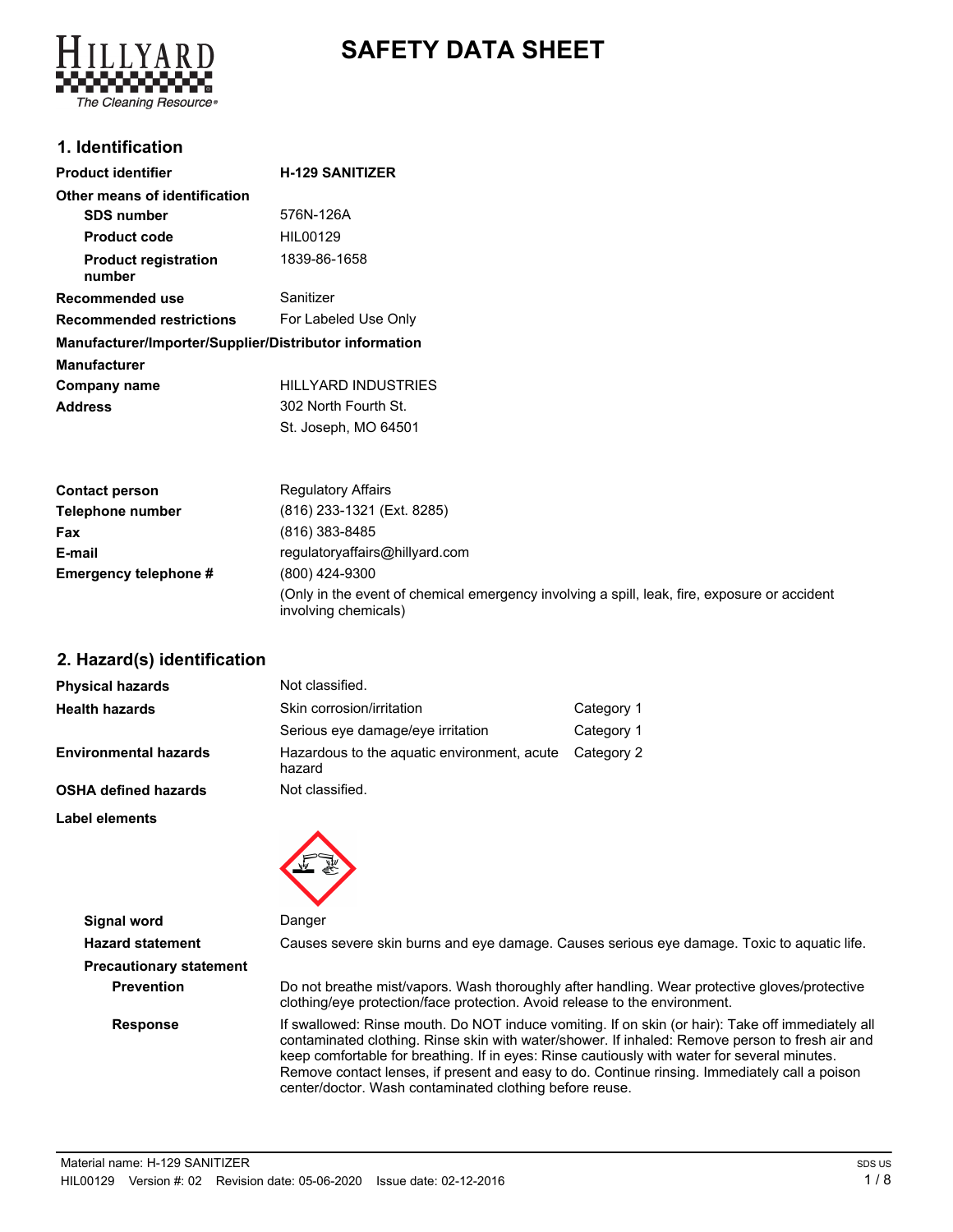| <b>Storage</b>                               | Store locked up.                                                                                                                                                                                                                                                                                                                                                                                           |
|----------------------------------------------|------------------------------------------------------------------------------------------------------------------------------------------------------------------------------------------------------------------------------------------------------------------------------------------------------------------------------------------------------------------------------------------------------------|
|                                              | PESTICIDE STORAGE - Store in a dry place no lower in temperature than 50°F or higher than<br>120°F. Store in a tightly closed container in an area inaccessible to children.                                                                                                                                                                                                                               |
| <b>Disposal</b>                              | PESTICIDE DISPOSAL: Pesticide wastes are acutely hazardous. Improper disposal of excess<br>pesticide, spray mixture, or rinsate is a violation of Federal law. If these wastes cannot be<br>disposed of by use according to label instructions, contact your State pesticide or Environmental<br>Control Agency, or the Hazardous Waste representative at the nearest EPA Regional Office for<br>quidance. |
| Hazard(s) not otherwise<br>classified (HNOC) | None known.                                                                                                                                                                                                                                                                                                                                                                                                |
| <b>Supplemental information</b>              | None.                                                                                                                                                                                                                                                                                                                                                                                                      |

### **3. Composition/information on ingredients**

#### **Mixtures**

| <b>Chemical name</b>                                  | Common name and synonyms | <b>CAS</b> number | %            |
|-------------------------------------------------------|--------------------------|-------------------|--------------|
| Alkyl C12-14 Dimethylethylbenzyl<br>Ammonium Chloride |                          | 85409-23-0        | $5 - 510$    |
| Alkyl dimethyl benzyl ammonium<br>chloride (C12-18)   |                          | 68391-01-5        | $5 - 5 = 10$ |
| Ethanol                                               |                          | 64-17-5           | 1 - $\leq$ 3 |
| Other components below reportable levels              |                          |                   | $80 - 590$   |

## **4. First-aid measures**

| <b>Inhalation</b>                                                            | Move to fresh air. Call a physician if symptoms develop or persist.                                                                                                                                                                                                                                                   |  |
|------------------------------------------------------------------------------|-----------------------------------------------------------------------------------------------------------------------------------------------------------------------------------------------------------------------------------------------------------------------------------------------------------------------|--|
| <b>Skin contact</b>                                                          | Take off immediately all contaminated clothing. Rinse skin with water/shower. Call a physician or<br>poison control center immediately. Chemical burns must be treated by a physician. Wash<br>contaminated clothing before reuse.                                                                                    |  |
| Eye contact                                                                  | Immediately flush eyes with plenty of water for at least 15 minutes. Remove contact lenses, if<br>present and easy to do. Continue rinsing. Call a physician or poison control center immediately.                                                                                                                    |  |
| Ingestion                                                                    | Call a physician or poison control center immediately. Rinse mouth. Do not induce vomiting. If<br>vomiting occurs, keep head low so that stomach content doesn't get into the lungs.                                                                                                                                  |  |
| <b>Most important</b><br>symptoms/effects, acute and<br>delayed              | Burning pain and severe corrosive skin damage. Causes serious eye damage. Symptoms may<br>include stinging, tearing, redness, swelling, and blurred vision. Permanent eye damage including<br>blindness could result.                                                                                                 |  |
| Indication of immediate<br>medical attention and special<br>treatment needed | Provide general supportive measures and treat symptomatically. Chemical burns: Flush with water<br>immediately. While flushing, remove clothes which do not adhere to affected area. Call an<br>ambulance. Continue flushing during transport to hospital. Keep victim under observation.<br>Symptoms may be delayed. |  |
| <b>General information</b>                                                   | Ensure that medical personnel are aware of the material(s) involved, and take precautions to<br>protect themselves.                                                                                                                                                                                                   |  |
| 5. Fire-fighting measures                                                    |                                                                                                                                                                                                                                                                                                                       |  |
| Suitable extinguishing media                                                 | Water fog. Foam. Dry chemical powder. Carbon dioxide (CO2).                                                                                                                                                                                                                                                           |  |
| Unsuitable extinguishing<br>media                                            | Do not use water jet as an extinguisher, as this will spread the fire.                                                                                                                                                                                                                                                |  |
| Specific hazards arising from<br>the chemical                                | During fire, gases hazardous to health may be formed.                                                                                                                                                                                                                                                                 |  |
| Special protective equipment<br>and precautions for firefighters             | Self-contained breathing apparatus and full protective clothing must be worn in case of fire.                                                                                                                                                                                                                         |  |
| <b>Fire fighting</b><br>equipment/instructions                               | Move containers from fire area if you can do so without risk.                                                                                                                                                                                                                                                         |  |
| <b>Specific methods</b>                                                      | Use standard firefighting procedures and consider the hazards of other involved materials.                                                                                                                                                                                                                            |  |
| <b>General fire hazards</b>                                                  | No unusual fire or explosion hazards noted.                                                                                                                                                                                                                                                                           |  |
|                                                                              |                                                                                                                                                                                                                                                                                                                       |  |

### **6. Accidental release measures**

Keep unnecessary personnel away. Keep people away from and upwind of spill/leak. Wear appropriate protective equipment and clothing during clean-up. Do not breathe mist/vapors. Do not touch damaged containers or spilled material unless wearing appropriate protective clothing. Ensure adequate ventilation. Local authorities should be advised if significant spillages cannot be contained. For personal protection, see section 8 of the SDS. **Personal precautions, protective equipment and emergency procedures**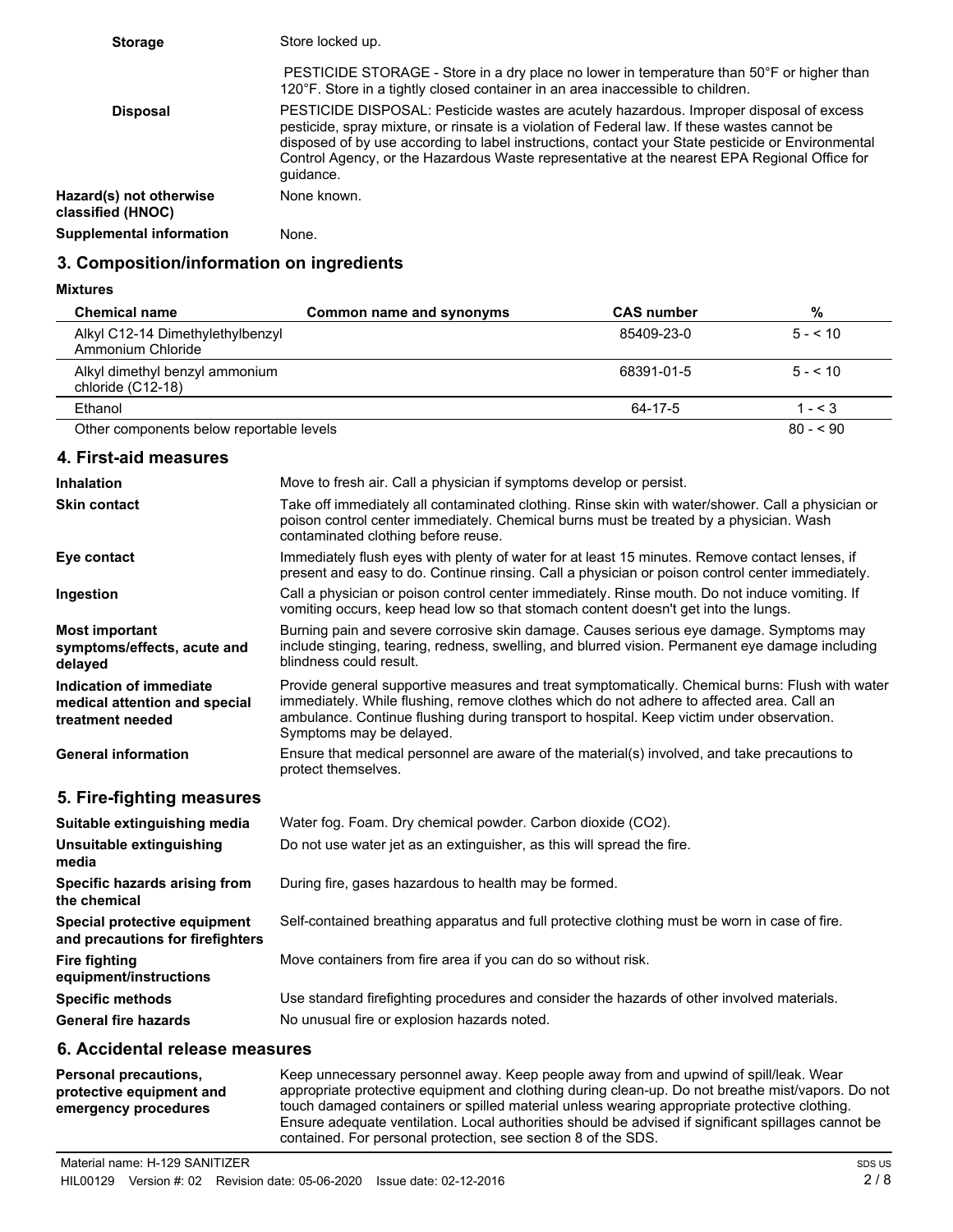| <b>Methods and materials for</b><br>containment and cleaning up | Prevent product from entering drains.                                                                                                                                                                                                                                                                                                                       |  |
|-----------------------------------------------------------------|-------------------------------------------------------------------------------------------------------------------------------------------------------------------------------------------------------------------------------------------------------------------------------------------------------------------------------------------------------------|--|
|                                                                 | Large Spills: Stop the flow of material, if this is without risk. Dike the spilled material, where this is<br>possible. Absorb in vermiculite, dry sand or earth and place into containers. Following product<br>recovery, flush area with water.                                                                                                           |  |
|                                                                 | Small Spills: Wipe up with absorbent material (e.g. cloth, fleece). Clean surface thoroughly to<br>remove residual contamination.                                                                                                                                                                                                                           |  |
| <b>Environmental precautions</b>                                | Never return spills to original containers for re-use. For waste disposal, see section 13 of the SDS.<br>Avoid release to the environment. Inform appropriate managerial or supervisory personnel of all<br>environmental releases. Prevent further leakage or spillage if safe to do so. Avoid discharge into<br>drains, water courses or onto the ground. |  |
| 7. Handling and storage                                         |                                                                                                                                                                                                                                                                                                                                                             |  |
| <b>Precautions for safe handling</b>                            | Do not breathe mist/vapors. Do not get in eyes, on skin, or on clothing. Avoid prolonged exposure.<br>Provide adequate ventilation. Wear appropriate personal protective equipment. Avoid release to<br>the environment. Observe good industrial hygiene practices.                                                                                         |  |
| Conditions for safe storage,<br>including any incompatibilities | Store locked up. Store in tightly closed container. Store away from incompatible materials (see<br>Section 10 of the SDS). PESTICIDE STORAGE - Store in a dry place no lower in temperature than<br>50°F or higher than 120°F. Store in a tightly closed container in an area inaccessible to children.                                                     |  |

## **8. Exposure controls/personal protection**

#### **Occupational exposure limits**

The following constituents are the only constituents of the product which have a PEL, TLV or other recommended exposure limit. At this time, the other constituents have no known exposure limits.

|                                             | US. OSHA Table Z-1 Limits for Air Contaminants (29 CFR 1910.1000)                                                                                                                                                                                         |                                                                                                                                                                                                                                                                                                                                                                                                      |  |  |
|---------------------------------------------|-----------------------------------------------------------------------------------------------------------------------------------------------------------------------------------------------------------------------------------------------------------|------------------------------------------------------------------------------------------------------------------------------------------------------------------------------------------------------------------------------------------------------------------------------------------------------------------------------------------------------------------------------------------------------|--|--|
| <b>Components</b>                           | <b>Type</b>                                                                                                                                                                                                                                               | <b>Value</b>                                                                                                                                                                                                                                                                                                                                                                                         |  |  |
| Ethanol (CAS 64-17-5)                       | PEL                                                                                                                                                                                                                                                       | 1900 mg/m3                                                                                                                                                                                                                                                                                                                                                                                           |  |  |
|                                             |                                                                                                                                                                                                                                                           | 1000 ppm                                                                                                                                                                                                                                                                                                                                                                                             |  |  |
| <b>US. ACGIH Threshold Limit Values</b>     |                                                                                                                                                                                                                                                           |                                                                                                                                                                                                                                                                                                                                                                                                      |  |  |
| <b>Components</b>                           | <b>Type</b>                                                                                                                                                                                                                                               | Value                                                                                                                                                                                                                                                                                                                                                                                                |  |  |
| Ethanol (CAS 64-17-5)                       | <b>STEL</b>                                                                                                                                                                                                                                               | 1000 ppm                                                                                                                                                                                                                                                                                                                                                                                             |  |  |
| US. NIOSH: Pocket Guide to Chemical Hazards |                                                                                                                                                                                                                                                           |                                                                                                                                                                                                                                                                                                                                                                                                      |  |  |
| <b>Components</b>                           | <b>Type</b>                                                                                                                                                                                                                                               | <b>Value</b>                                                                                                                                                                                                                                                                                                                                                                                         |  |  |
| Ethanol (CAS 64-17-5)                       | <b>TWA</b>                                                                                                                                                                                                                                                | 1900 mg/m3                                                                                                                                                                                                                                                                                                                                                                                           |  |  |
|                                             |                                                                                                                                                                                                                                                           | 1000 ppm                                                                                                                                                                                                                                                                                                                                                                                             |  |  |
| <b>Biological limit values</b>              | No biological exposure limits noted for the ingredient(s).                                                                                                                                                                                                |                                                                                                                                                                                                                                                                                                                                                                                                      |  |  |
| Appropriate engineering<br>controls         | shower must be available when handling this product.                                                                                                                                                                                                      | Good general ventilation should be used. Ventilation rates should be matched to conditions. If<br>applicable, use process enclosures, local exhaust ventilation, or other engineering controls to<br>maintain airborne levels below recommended exposure limits. If exposure limits have not been<br>established, maintain airborne levels to an acceptable level. Eye wash facilities and emergency |  |  |
|                                             | Individual protection measures, such as personal protective equipment                                                                                                                                                                                     |                                                                                                                                                                                                                                                                                                                                                                                                      |  |  |
| <b>Eye/face protection</b>                  | Avoid contact with eyes. Where splashing of concentrate is a concern, use safety goggles or<br>protective glasses with side shield.                                                                                                                       |                                                                                                                                                                                                                                                                                                                                                                                                      |  |  |
| <b>Skin protection</b>                      |                                                                                                                                                                                                                                                           |                                                                                                                                                                                                                                                                                                                                                                                                      |  |  |
| <b>Hand protection</b>                      |                                                                                                                                                                                                                                                           | Use protective gloves when dealing with the concentrate.                                                                                                                                                                                                                                                                                                                                             |  |  |
| <b>Other</b>                                | None normally required. If unable to avoid prolonged or repeated contact with skin, wear<br>impervious clothing.                                                                                                                                          |                                                                                                                                                                                                                                                                                                                                                                                                      |  |  |
| <b>Respiratory protection</b>               | If engineering controls do not maintain airborne concentrations below recommended exposure<br>limits (where applicable) or to an acceptable level (in countries where exposure limits have not<br>been established), an approved respirator must be worn. |                                                                                                                                                                                                                                                                                                                                                                                                      |  |  |
| <b>Thermal hazards</b>                      | None known.                                                                                                                                                                                                                                               |                                                                                                                                                                                                                                                                                                                                                                                                      |  |  |
| <b>General hygiene</b><br>considerations    | Always observe good personal hygiene measures, such as washing after handling the material<br>and before eating, drinking, and/or smoking. Routinely wash work clothing and protective<br>equipment to remove contaminants.                               |                                                                                                                                                                                                                                                                                                                                                                                                      |  |  |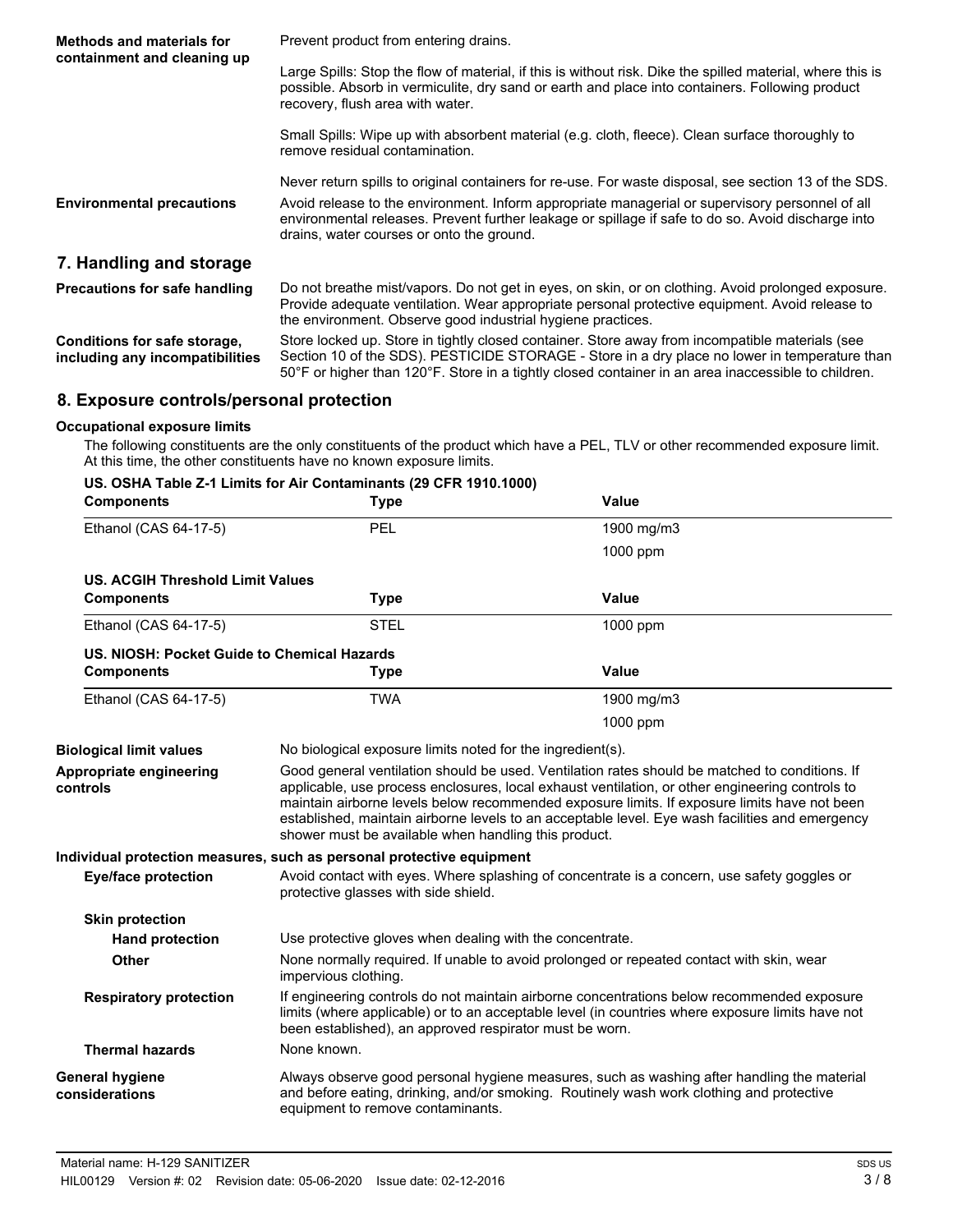# **9. Physical and chemical properties**

| <b>Appearance</b>                                 | Clear, colorless liquid     |  |
|---------------------------------------------------|-----------------------------|--|
| <b>Physical state</b>                             | Liquid.                     |  |
| Form                                              | Liquid.                     |  |
| Color                                             | Colorless                   |  |
| Odor                                              | non-objectionable odor      |  |
| Odor threshold                                    | Not available.              |  |
| рH                                                | 7 - 8                       |  |
| Melting point/freezing point                      | Not available.              |  |
| Initial boiling point and boiling<br>range        | 210 °F (98.89 °C)           |  |
| <b>Flash point</b>                                | $>$ 200.0 °F ( $>$ 93.3 °C) |  |
| <b>Evaporation rate</b>                           | Not available.              |  |
| <b>Flammability (solid, gas)</b>                  | Not applicable.             |  |
| Upper/lower flammability or explosive limits      |                             |  |
| Explosive limit - lower (%)                       | Not available.              |  |
| Explosive limit - upper (%)                       | Not available.              |  |
| Vapor pressure                                    | 17.69 mm Hg                 |  |
| <b>Vapor density</b>                              | 0.628                       |  |
| <b>Relative density</b>                           | 0.993                       |  |
| Solubility(ies)                                   |                             |  |
| Solubility (water)                                | Not available.              |  |
| <b>Partition coefficient</b><br>(n-octanol/water) | Not available.              |  |
| <b>Auto-ignition temperature</b>                  | Not available.              |  |
| <b>Decomposition temperature</b>                  | Not available.              |  |
| <b>Viscosity</b>                                  | Not available.              |  |
| <b>Other information</b>                          |                             |  |
| <b>Density</b>                                    | 8.27 lbs/gal                |  |
| <b>Explosive properties</b>                       | Not explosive.              |  |
| <b>Oxidizing properties</b>                       | Not oxidizing.              |  |
| <b>Percent volatile</b>                           | $89 - 90%$                  |  |
| VOC                                               | 0.6%                        |  |

# **10. Stability and reactivity**

| <b>Reactivity</b>                            | The product is stable and non-reactive under normal conditions of use, storage and transport. |
|----------------------------------------------|-----------------------------------------------------------------------------------------------|
| <b>Chemical stability</b>                    | Material is stable under normal conditions.                                                   |
| <b>Possibility of hazardous</b><br>reactions | Hazardous polymerization does not occur.                                                      |
| <b>Conditions to avoid</b>                   | Avoid temperatures exceeding the flash point. Contact with incompatible materials.            |
| Incompatible materials                       | Strong oxidizing agents.                                                                      |
| <b>Hazardous decomposition</b><br>products   | No hazardous decomposition products are known.                                                |

# **11. Toxicological information**

### **Information on likely routes of exposure**

| <b>Inhalation</b>   | May cause irritation to the respiratory system. Prolonged inhalation may be harmful. |
|---------------------|--------------------------------------------------------------------------------------|
| <b>Skin contact</b> | Causes severe skin burns.                                                            |
| Eye contact         | Causes serious eye damage.                                                           |
| Ingestion           | Causes digestive tract burns.                                                        |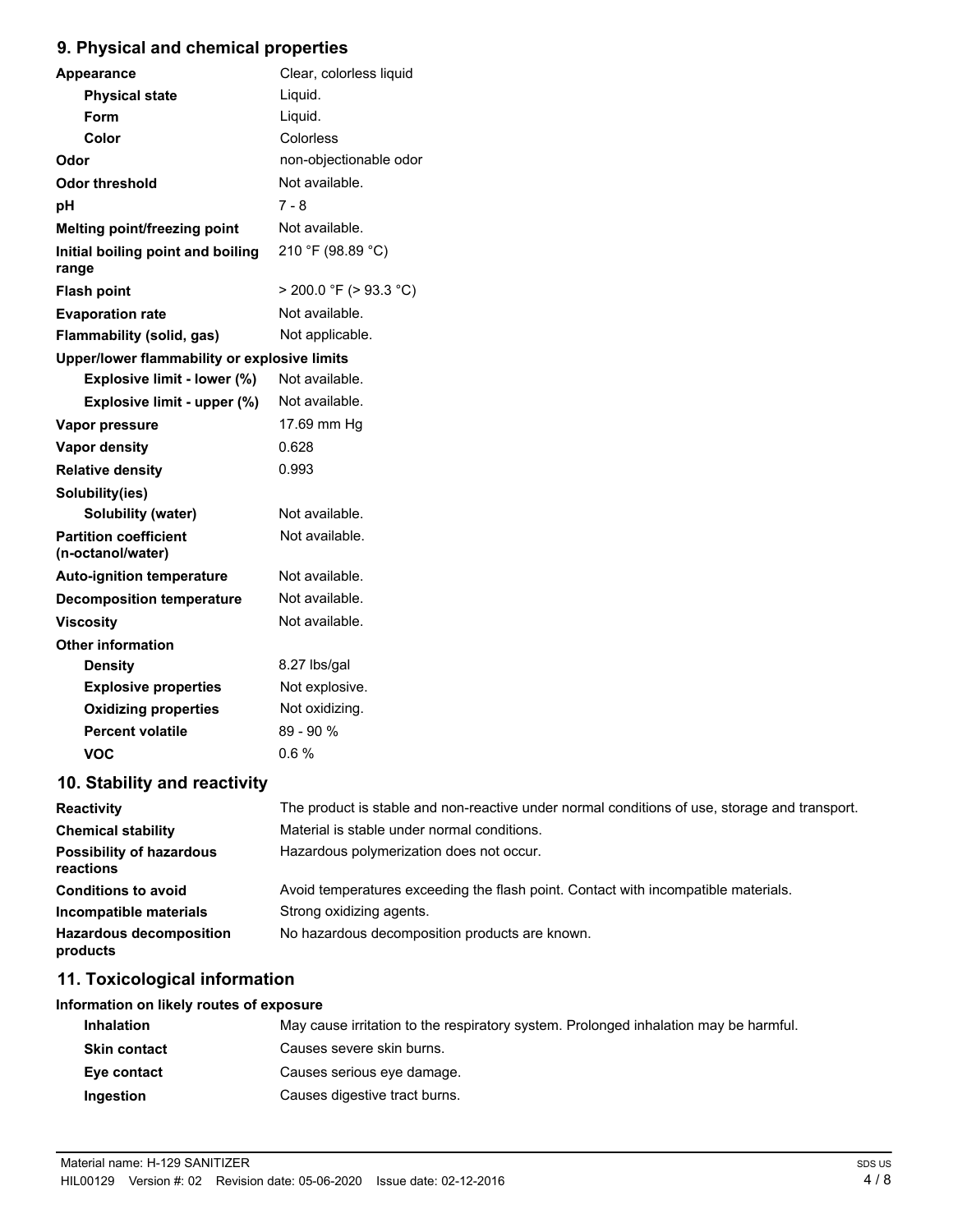Burning pain and severe corrosive skin damage. Causes serious eye damage. Symptoms may include stinging, tearing, redness, swelling, and blurred vision. Permanent eye damage including blindness could result.

### **Information on toxicological effects**

| <b>Acute toxicity</b>                                                         | Not known.                                                                                                          |                                                            |                           |  |  |
|-------------------------------------------------------------------------------|---------------------------------------------------------------------------------------------------------------------|------------------------------------------------------------|---------------------------|--|--|
| <b>Product</b>                                                                | <b>Species</b>                                                                                                      |                                                            | <b>Test Results</b>       |  |  |
| H-129 SANITIZER                                                               |                                                                                                                     |                                                            |                           |  |  |
| <b>Acute</b>                                                                  |                                                                                                                     |                                                            |                           |  |  |
| <b>Inhalation</b>                                                             |                                                                                                                     |                                                            |                           |  |  |
| <b>LC50</b>                                                                   | Mouse                                                                                                               |                                                            | 4057 mg/l, 4 Hours        |  |  |
| Oral                                                                          |                                                                                                                     |                                                            |                           |  |  |
| LD50                                                                          | Guinea pig<br>582.5 g/kg                                                                                            |                                                            |                           |  |  |
|                                                                               | Rat                                                                                                                 |                                                            | 644.9 g/kg                |  |  |
| <b>Components</b>                                                             | <b>Species</b>                                                                                                      |                                                            | <b>Test Results</b>       |  |  |
| Ethanol (CAS 64-17-5)                                                         |                                                                                                                     |                                                            |                           |  |  |
| <b>Acute</b>                                                                  |                                                                                                                     |                                                            |                           |  |  |
| <b>Inhalation</b>                                                             |                                                                                                                     |                                                            |                           |  |  |
| <b>LC50</b>                                                                   | Mouse                                                                                                               |                                                            | 39 mg/l, 4 Hours          |  |  |
| Oral                                                                          |                                                                                                                     |                                                            |                           |  |  |
| LD50                                                                          | Rat                                                                                                                 |                                                            | 6.2 g/kg                  |  |  |
| <b>Skin corrosion/irritation</b>                                              |                                                                                                                     | Causes severe skin burns and eye damage.                   |                           |  |  |
| Serious eye damage/eye<br>irritation                                          |                                                                                                                     | Causes serious eye damage.                                 |                           |  |  |
| Respiratory or skin sensitization                                             |                                                                                                                     |                                                            |                           |  |  |
| <b>Respiratory sensitization</b>                                              |                                                                                                                     | Not a respiratory sensitizer.                              |                           |  |  |
| <b>Skin sensitization</b>                                                     |                                                                                                                     | This product is not expected to cause skin sensitization.  |                           |  |  |
| Germ cell mutagenicity                                                        | No data available to indicate product or any components present at greater than 0.1% are<br>mutagenic or genotoxic. |                                                            |                           |  |  |
| Carcinogenicity                                                               | Not classifiable as to carcinogenicity to humans.                                                                   |                                                            |                           |  |  |
| IARC Monographs. Overall Evaluation of Carcinogenicity                        |                                                                                                                     |                                                            |                           |  |  |
| Not listed.<br>OSHA Specifically Regulated Substances (29 CFR 1910.1001-1053) |                                                                                                                     |                                                            |                           |  |  |
| Not listed.                                                                   |                                                                                                                     |                                                            |                           |  |  |
| US. National Toxicology Program (NTP) Report on Carcinogens                   |                                                                                                                     |                                                            |                           |  |  |
| Not listed.                                                                   |                                                                                                                     |                                                            |                           |  |  |
| <b>Reproductive toxicity</b>                                                  | This product is not expected to cause reproductive or developmental effects.                                        |                                                            |                           |  |  |
| Specific target organ toxicity -<br>single exposure                           | Not classified.                                                                                                     |                                                            |                           |  |  |
| Specific target organ toxicity -<br>repeated exposure                         | Not classified.                                                                                                     |                                                            |                           |  |  |
| <b>Aspiration hazard</b>                                                      | Not an aspiration hazard.                                                                                           |                                                            |                           |  |  |
| <b>Chronic effects</b>                                                        | Prolonged inhalation may be harmful.                                                                                |                                                            |                           |  |  |
| 12. Ecological information                                                    |                                                                                                                     |                                                            |                           |  |  |
| <b>Ecotoxicity</b>                                                            | Toxic to aquatic life.                                                                                              |                                                            |                           |  |  |
| <b>Components</b>                                                             |                                                                                                                     | <b>Species</b>                                             | <b>Test Results</b>       |  |  |
| Ethanol (CAS 64-17-5)                                                         |                                                                                                                     |                                                            |                           |  |  |
| <b>Aquatic</b>                                                                |                                                                                                                     |                                                            |                           |  |  |
| Crustacea                                                                     | EC50                                                                                                                | Water flea (Daphnia magna)                                 | 7.7 - 11.2 mg/l, 48 hours |  |  |
| Fish                                                                          | LC50                                                                                                                | Fathead minnow (Pimephales promelas) > 100 mg/l, 96 hours  |                           |  |  |
| Persistence and degradability                                                 |                                                                                                                     | No data is available on the degradability of this product. |                           |  |  |
| <b>Bioaccumulative potential</b>                                              |                                                                                                                     |                                                            |                           |  |  |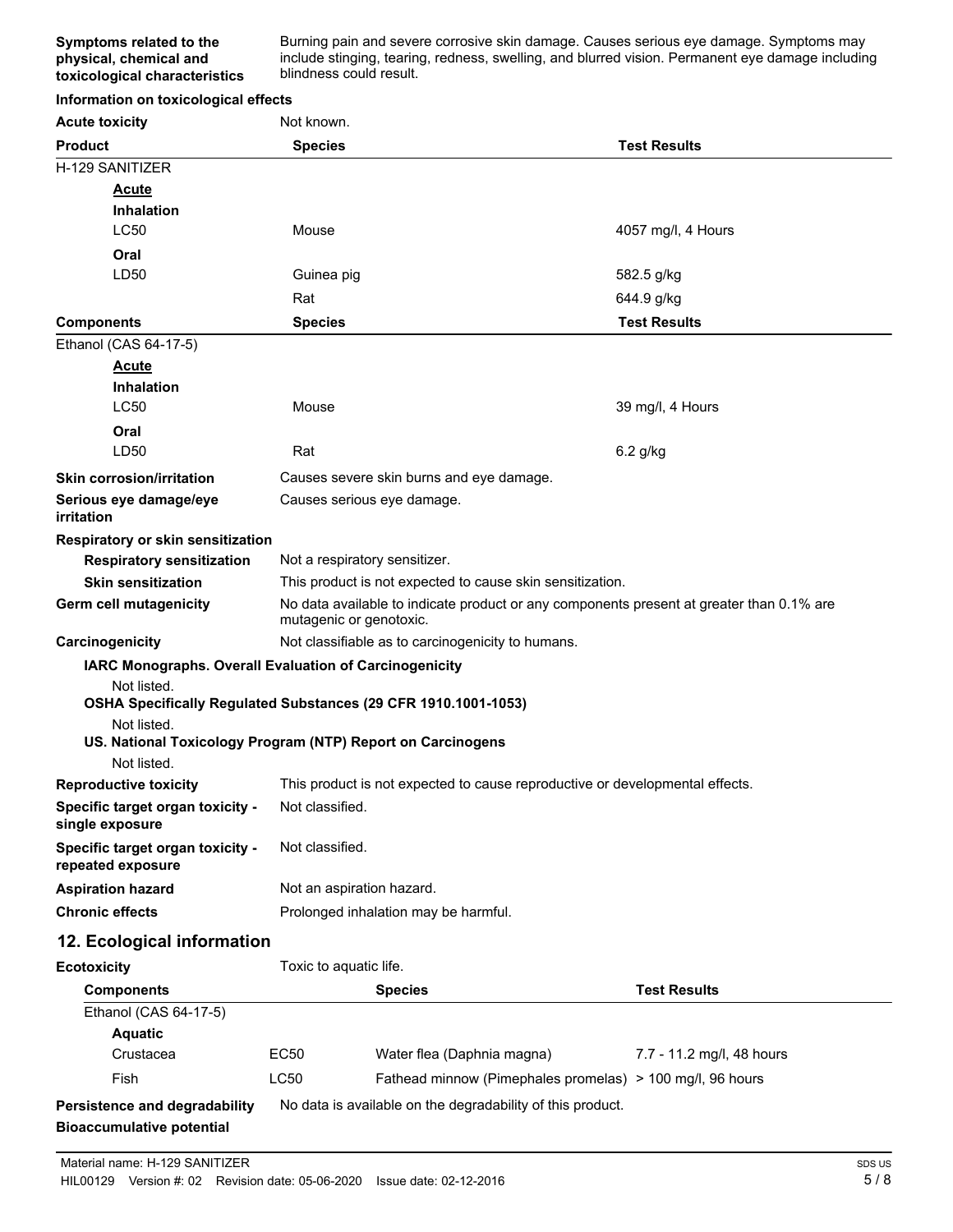| Partition coefficient n-octanol / water (log Kow)<br>$-0.31$                                                                                                                                                                                                                                                                                                                                                                                                                                                                                                                                                                                                                                                                |  |  |  |  |
|-----------------------------------------------------------------------------------------------------------------------------------------------------------------------------------------------------------------------------------------------------------------------------------------------------------------------------------------------------------------------------------------------------------------------------------------------------------------------------------------------------------------------------------------------------------------------------------------------------------------------------------------------------------------------------------------------------------------------------|--|--|--|--|
| No data available.                                                                                                                                                                                                                                                                                                                                                                                                                                                                                                                                                                                                                                                                                                          |  |  |  |  |
| No other adverse environmental effects (e.g. ozone depletion, photochemical ozone creation<br>potential, endocrine disruption, global warming potential) are expected from this component.                                                                                                                                                                                                                                                                                                                                                                                                                                                                                                                                  |  |  |  |  |
| 13. Disposal considerations                                                                                                                                                                                                                                                                                                                                                                                                                                                                                                                                                                                                                                                                                                 |  |  |  |  |
| PESTICIDE DISPOSAL: Pesticide wastes are acutely hazardous. Improper disposal of excess<br>pesticide, spray mixture, or rinsate is a violation of Federal law. If these wastes cannot be<br>disposed of by use according to label instructions, contact your State pesticide or Environmental<br>Control Agency, or the Hazardous Waste representative at the nearest EPA Regional Office for<br>guidance. Do not contaminate ponds, waterways or ditches with chemical or used container.                                                                                                                                                                                                                                  |  |  |  |  |
| Dispose in accordance with all applicable regulations.                                                                                                                                                                                                                                                                                                                                                                                                                                                                                                                                                                                                                                                                      |  |  |  |  |
| The waste code should be assigned in discussion between the user, the producer and the waste<br>disposal company.                                                                                                                                                                                                                                                                                                                                                                                                                                                                                                                                                                                                           |  |  |  |  |
| Dispose of in accordance with local regulations. Empty containers or liners may retain some<br>product residues. This material and its container must be disposed of in a safe manner (see:<br>Disposal instructions).                                                                                                                                                                                                                                                                                                                                                                                                                                                                                                      |  |  |  |  |
| Nonrefillable container. Do not reuse or refill this container. Offer for recycling, if available. Triple<br>rinse container promptly after emptying. Triple rinse as follows: Fill container 1/4 full with water. Tip<br>container on its side and roll it back and forth, ensuring at least one complete revolution for 30<br>seconds. Stand the container on its end and tip it back and forth several times. Turn the container<br>over onto its other end and tip it back and forth several times. Follow Pesticide Disposal<br>instructions for rinsate disposal. Repeat this procedure two more times. Then offer for recycling or<br>reconditioning. If not available, puncture and dispose in a sanitary landfill. |  |  |  |  |
|                                                                                                                                                                                                                                                                                                                                                                                                                                                                                                                                                                                                                                                                                                                             |  |  |  |  |

# **14. Transport information**

### **DOT**

| UN number                                                                             | UN1760                                                                  |
|---------------------------------------------------------------------------------------|-------------------------------------------------------------------------|
| UN proper shipping name                                                               | CORROSIVE LIQUIDS, N.O.S. (QUATERNARY AMMONIUM CHLORIDE)                |
| Transport hazard class(es)                                                            |                                                                         |
| <b>Class</b>                                                                          | 8                                                                       |
| <b>Subsidiary risk</b>                                                                |                                                                         |
| Packing group                                                                         | Ш                                                                       |
| Special precautions for user                                                          | Read safety instructions, SDS and emergency procedures before handling. |
| <b>Special provisions</b>                                                             | IB3, T7, TP1, TP28                                                      |
| <b>Packaging exceptions</b>                                                           | 154                                                                     |
| Packaging non bulk                                                                    | 203                                                                     |
| Packaging bulk                                                                        | 241                                                                     |
| <b>ERG</b> number                                                                     | 154                                                                     |
| Transport in bulk according to<br>Annex II of MARPOL 73/78 and<br>the <b>IBC</b> Code | Not established.                                                        |
| <b>DOT</b>                                                                            |                                                                         |



**General information**

PACKAGES 1 LITER AND SMALLER ARE SHIPPED LIMITED QUANTITY This material is regulated under IATA and IMDG regulations. Contact manufacturer for shipping instructions.

# **15. Regulatory information**

**US federal regulations**

This product is a "Hazardous Chemical" as defined by the OSHA Hazard Communication Standard, 29 CFR 1910.1200.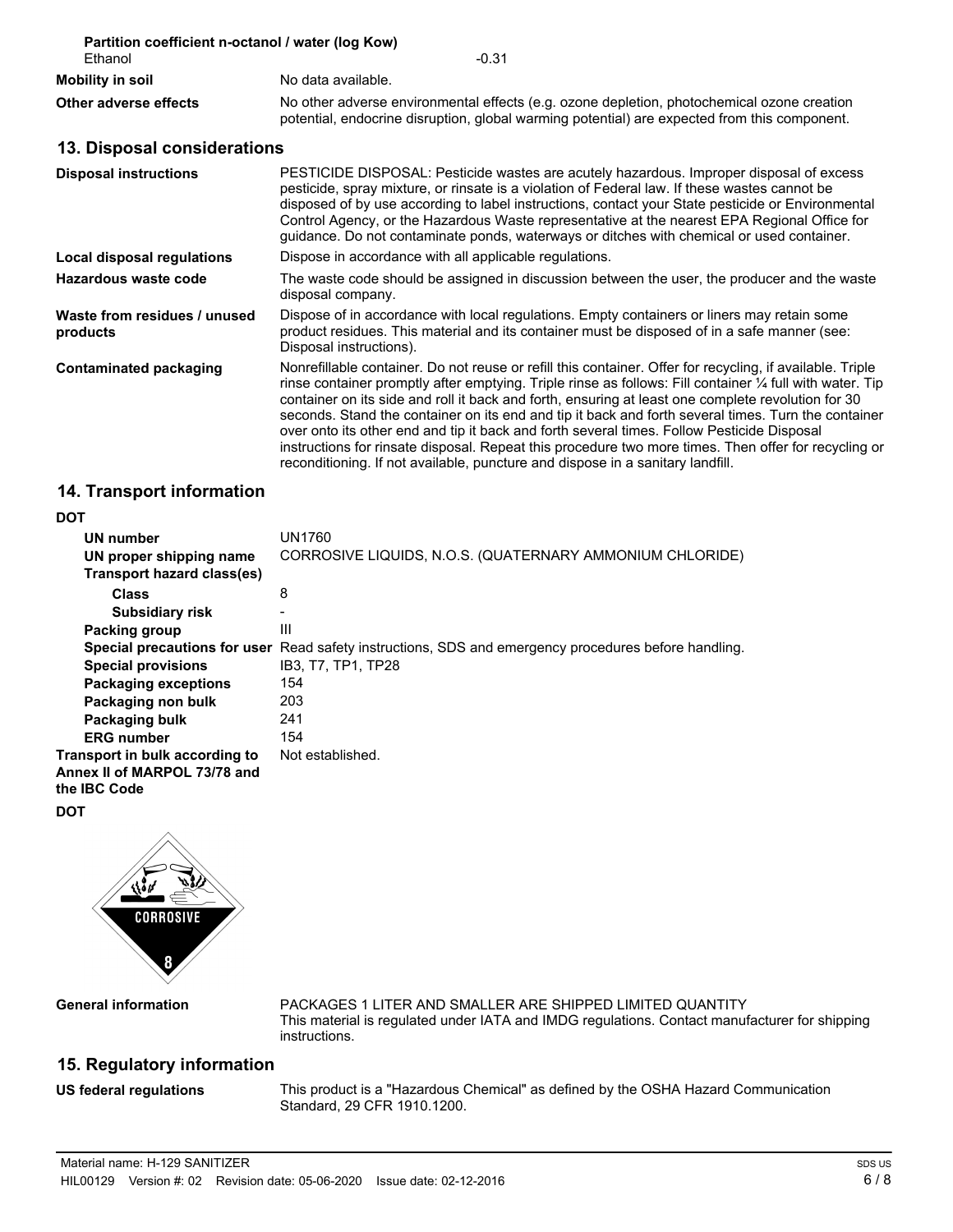| Not regulated.                                        | TSCA Section 12(b) Export Notification (40 CFR 707, Subpt. D)                                                                                                                                                                                                                                                                                                                                                                                                                                                                                                                                                                                                                                                                                                                                                                                                                                                                                                                                                                                                                                                                                                                                                                |
|-------------------------------------------------------|------------------------------------------------------------------------------------------------------------------------------------------------------------------------------------------------------------------------------------------------------------------------------------------------------------------------------------------------------------------------------------------------------------------------------------------------------------------------------------------------------------------------------------------------------------------------------------------------------------------------------------------------------------------------------------------------------------------------------------------------------------------------------------------------------------------------------------------------------------------------------------------------------------------------------------------------------------------------------------------------------------------------------------------------------------------------------------------------------------------------------------------------------------------------------------------------------------------------------|
| <b>CERCLA Hazardous Substance List (40 CFR 302.4)</b> |                                                                                                                                                                                                                                                                                                                                                                                                                                                                                                                                                                                                                                                                                                                                                                                                                                                                                                                                                                                                                                                                                                                                                                                                                              |
| Not listed.                                           |                                                                                                                                                                                                                                                                                                                                                                                                                                                                                                                                                                                                                                                                                                                                                                                                                                                                                                                                                                                                                                                                                                                                                                                                                              |
| <b>SARA 304 Emergency release notification</b>        |                                                                                                                                                                                                                                                                                                                                                                                                                                                                                                                                                                                                                                                                                                                                                                                                                                                                                                                                                                                                                                                                                                                                                                                                                              |
| Not regulated.                                        |                                                                                                                                                                                                                                                                                                                                                                                                                                                                                                                                                                                                                                                                                                                                                                                                                                                                                                                                                                                                                                                                                                                                                                                                                              |
|                                                       | OSHA Specifically Regulated Substances (29 CFR 1910.1001-1053)                                                                                                                                                                                                                                                                                                                                                                                                                                                                                                                                                                                                                                                                                                                                                                                                                                                                                                                                                                                                                                                                                                                                                               |
| Not listed.                                           |                                                                                                                                                                                                                                                                                                                                                                                                                                                                                                                                                                                                                                                                                                                                                                                                                                                                                                                                                                                                                                                                                                                                                                                                                              |
| SARA 302 Extremely hazardous substance                | Superfund Amendments and Reauthorization Act of 1986 (SARA)                                                                                                                                                                                                                                                                                                                                                                                                                                                                                                                                                                                                                                                                                                                                                                                                                                                                                                                                                                                                                                                                                                                                                                  |
| Not listed.                                           |                                                                                                                                                                                                                                                                                                                                                                                                                                                                                                                                                                                                                                                                                                                                                                                                                                                                                                                                                                                                                                                                                                                                                                                                                              |
| SARA 311/312 Hazardous<br>chemical                    | Yes                                                                                                                                                                                                                                                                                                                                                                                                                                                                                                                                                                                                                                                                                                                                                                                                                                                                                                                                                                                                                                                                                                                                                                                                                          |
| <b>Classified hazard</b><br>categories                | Skin corrosion or irritation<br>Serious eye damage or eye irritation                                                                                                                                                                                                                                                                                                                                                                                                                                                                                                                                                                                                                                                                                                                                                                                                                                                                                                                                                                                                                                                                                                                                                         |
| SARA 313 (TRI reporting)<br>Not regulated.            |                                                                                                                                                                                                                                                                                                                                                                                                                                                                                                                                                                                                                                                                                                                                                                                                                                                                                                                                                                                                                                                                                                                                                                                                                              |
| <b>Other federal regulations</b>                      |                                                                                                                                                                                                                                                                                                                                                                                                                                                                                                                                                                                                                                                                                                                                                                                                                                                                                                                                                                                                                                                                                                                                                                                                                              |
|                                                       | Clean Air Act (CAA) Section 112 Hazardous Air Pollutants (HAPs) List                                                                                                                                                                                                                                                                                                                                                                                                                                                                                                                                                                                                                                                                                                                                                                                                                                                                                                                                                                                                                                                                                                                                                         |
| Not regulated.                                        | Clean Air Act (CAA) Section 112(r) Accidental Release Prevention (40 CFR 68.130)                                                                                                                                                                                                                                                                                                                                                                                                                                                                                                                                                                                                                                                                                                                                                                                                                                                                                                                                                                                                                                                                                                                                             |
| Not regulated.                                        |                                                                                                                                                                                                                                                                                                                                                                                                                                                                                                                                                                                                                                                                                                                                                                                                                                                                                                                                                                                                                                                                                                                                                                                                                              |
| <b>Safe Drinking Water Act</b><br>(SDWA)              | Not regulated.                                                                                                                                                                                                                                                                                                                                                                                                                                                                                                                                                                                                                                                                                                                                                                                                                                                                                                                                                                                                                                                                                                                                                                                                               |
|                                                       | FEMA Priority Substances Respiratory Health and Safety in the Flavor Manufacturing Workplace                                                                                                                                                                                                                                                                                                                                                                                                                                                                                                                                                                                                                                                                                                                                                                                                                                                                                                                                                                                                                                                                                                                                 |
| Ethanol (CAS 64-17-5)                                 | Low priority                                                                                                                                                                                                                                                                                                                                                                                                                                                                                                                                                                                                                                                                                                                                                                                                                                                                                                                                                                                                                                                                                                                                                                                                                 |
| <b>FIFRA Information</b>                              | FIFRA: This product is a U.S. EPA Registered pesticide, EPA Reg. No. 1839-86-1658, and is<br>subject to certain labeling requirements under Federal pesticide law. These requirements differ<br>from the classification criteria and hazard information required for safety data sheets (SDS), and<br>for workplace labels of non-pesticide products. The hazard information required on the pesticide<br>label is reproduced here.                                                                                                                                                                                                                                                                                                                                                                                                                                                                                                                                                                                                                                                                                                                                                                                          |
|                                                       | PRECAUTIONARY STATEMENTS HAZARDS TO HUMANS AND DOMESTIC ANIMALS<br>DANGER. KEEP OUT OF REACH OF CHILDREN. CORROSIVE. Causes irreversible eye damage<br>and skin burns. Do not get in eyes, on skin or on clothing. Wear goggles or face shield, rubber<br>gloves, and protective clothing. Harmful if swallowed. Remove contaminated clothing and wash<br>before reuse. Wash thoroughly with soap and water after handling.                                                                                                                                                                                                                                                                                                                                                                                                                                                                                                                                                                                                                                                                                                                                                                                                  |
|                                                       | FIRST AID: Have the product container or label with you when calling a poison control center or<br>doctor, or going for treatment. If in eyes: Hold eye open and rinse slowly and gently with water for<br>15-20 minutes. Remove contact lenses, if present, after the first 5 minutes, then continue rinsing<br>eye. Call a poison control center or doctor for treatment advice. If on skin or clothing: Take off<br>contaminated clothing. Rinse skin immediately with plenty of water for 15-20 minutes. Call a<br>poison control center or doctor for treatment advice. If swallowed: Call a poison control center or<br>doctor immediately for treatment advice. Have person sip a glass of water if able to swallow. Do<br>not induce vomiting unless told to do so by the poison control center or doctor. Do not give<br>anything by mouth to an unconscious person. If inhaled: Move person to fresh air. If person is not<br>breathing, call 911 or an ambulance then give artificial respira¬tion, preferably by mouth-to-mouth,<br>if possible. Call a poison control center or doctor for further treatment advice. Note to Physician<br>Probable mucosal damage may contraindicate the use of gastric lavage. |
| <b>US state regulations</b>                           |                                                                                                                                                                                                                                                                                                                                                                                                                                                                                                                                                                                                                                                                                                                                                                                                                                                                                                                                                                                                                                                                                                                                                                                                                              |

#### **California Proposition 65**

California Safe Drinking Water and Toxic Enforcement Act of 1986 (Proposition 65): This material is not known to contain any chemicals currently listed as carcinogens or reproductive toxins. For more information go to www.P65Warnings.ca.gov.